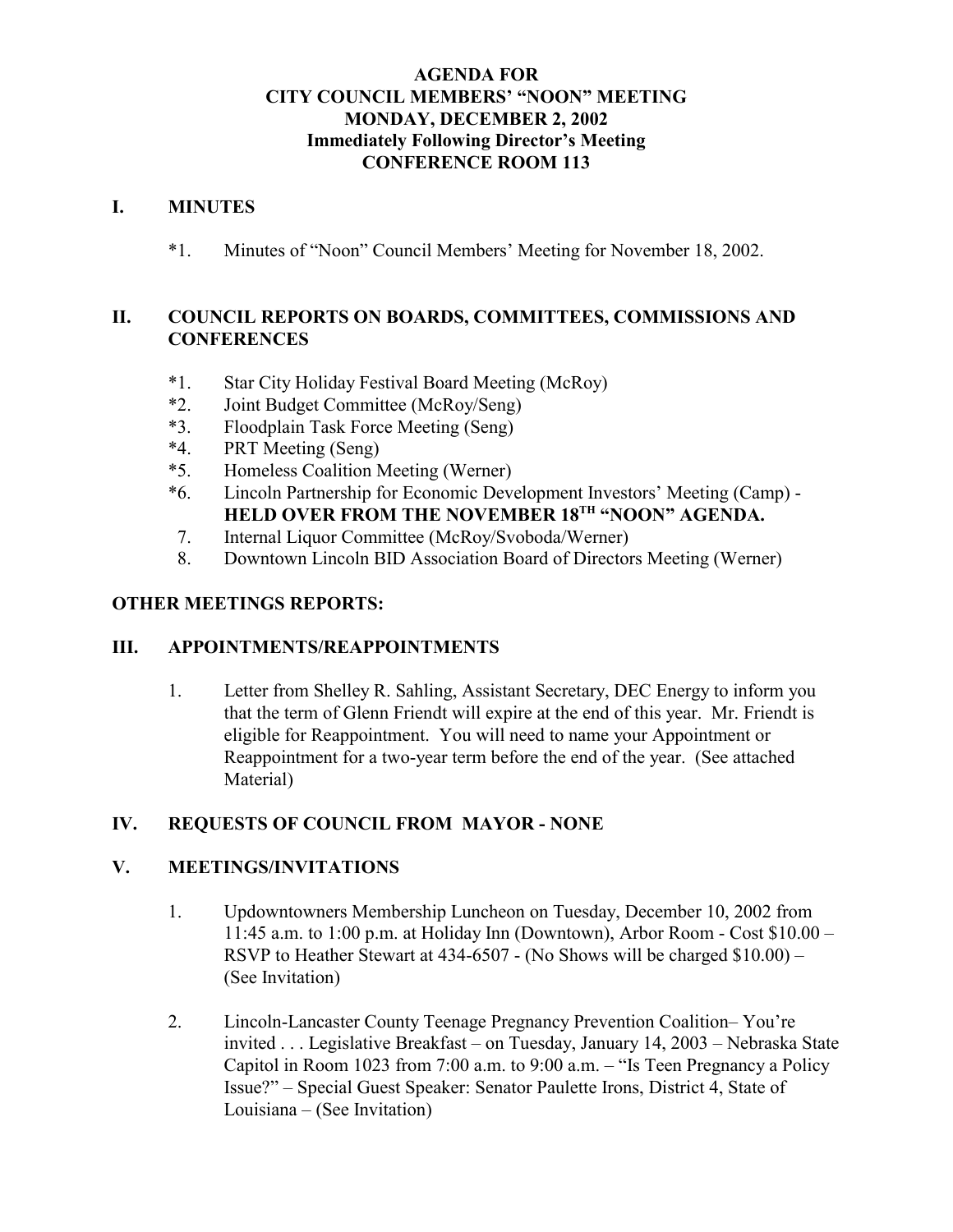- 3. Fresh Start Home and Jack Saltzman cordially invite you to a gathering of stars to benefit Fresh Start Home - Specialty Desserts, Coffee, Wine Party, - on Friday, December 6, 2002 from 6:30 p.m. to 9:00 p.m. at 841 South  $15<sup>th</sup>$  Street - \$20.00 in advance - \$25.00 at the door – Please join us at Jack's and tour a world full of fantasy featuring Christmas trees, beautiful antiques, and old world architecture as you enjoy delicious desserts, wines, and coffee - Jack's home is featured in December 2002 Elle Decor magazine - RSVP with the enclosed card or call 475-7777– All proceeds will benefit Fresh Start Home – (See Invitation)
- 4. You and your staff are cordially invited to an Open House on Friday, December 6, 2002 from 11:30 a.m. to 1:30 p.m. – Saint Elizabeth Company Care, Your business health partner, 1000 West "O" Street - Lunch at your leisure while you tour our facility, see our improvements, see demonstrations and get expert advice (475-6656). (See Invitation).
- 5. You are cordially invited to the Havelock Business Association 43rd Annual Christmas Breakfast on Tuesday, December 10, 2002 at 8:00 a.m. at the Isles Reception Hall, 6232 Havelock Avenue - Please RSVP at 434-3107 by Thursday, December 5, 2002 – Additional company guests are welcome. (See Invitation)
- 6. College of Business Administration 2002 Holiday Mixer Wednesday, December 4, 2002 from 5:00 p.m. to 7:00 p.m. at the Wick Alumni Center, 1520 "R" Street – Please RSVP at 472-7773. (See Invitation)
- 7. Holiday Party Home of Jon & Jenny Carlson on Saturday, December 7, 2002 from 7:00 p.m. to 1:00 a.m. - at The Barstow House,  $1445$  S.  $20<sup>th</sup>$  Street. — (See Invitation)

#### **VI. MISCELLANEOUS**

- \*\*1. Discussion of hold message on Council phone system. **HELD OVER FROM** THE NOVEMBER 18<sup>TH</sup> "NOON" AGENDA.
	- 2. Discussion on the "Fire Department Study". (Requested by Jonathan Cook)

#### **VII. CITY COUNCIL MEMBERS**

#### **VIII. ADJOURNMENT**

#### **\*HELD OVER FROM NOVEMBER 25, 2002.**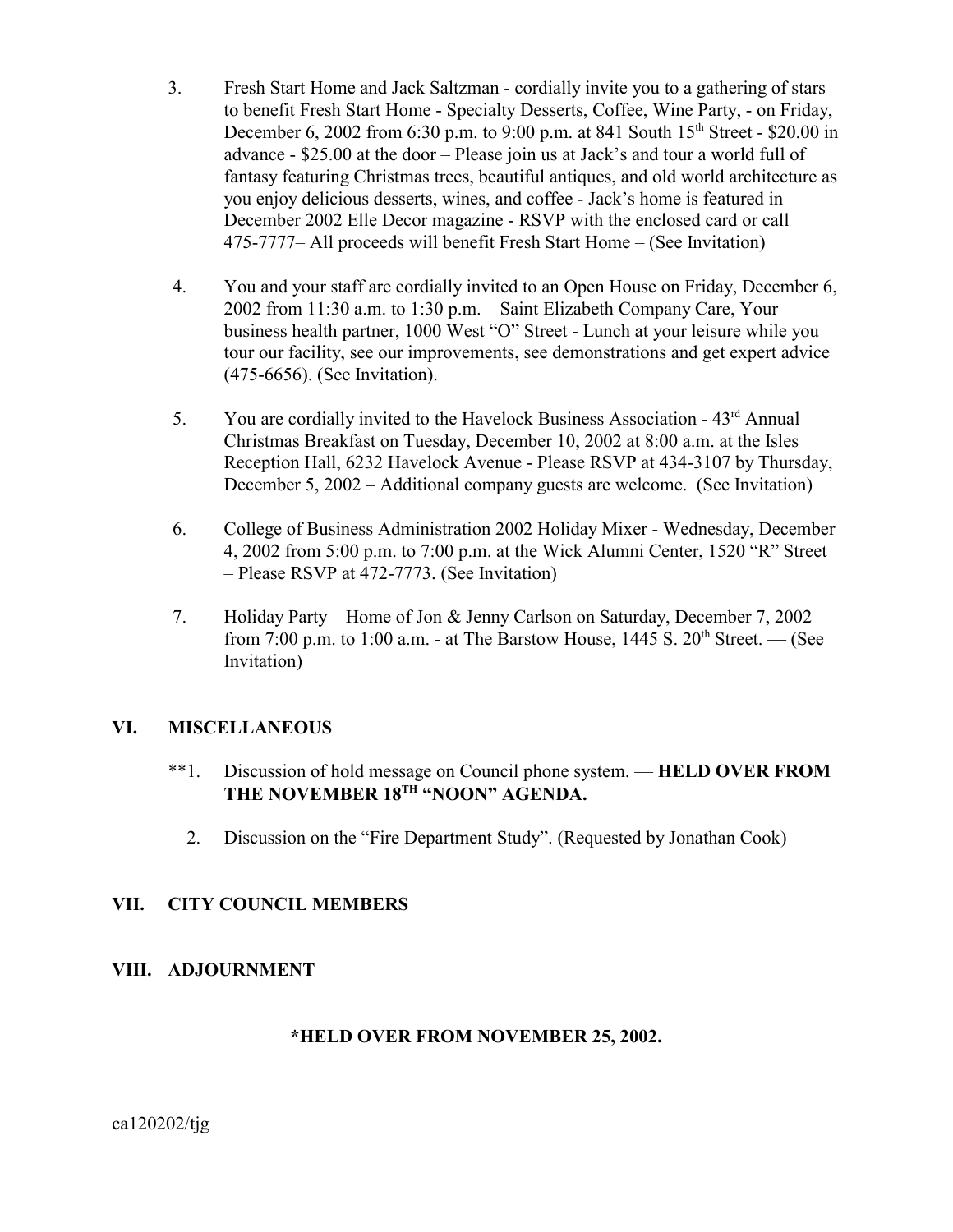# **MINUTES CITY COUNCIL MEMBERS' "NOON" MEETING MONDAY, DECEMBER 2, 2002** *CONFERENCE ROOM 113*

**Council Members Present:** Jonathan Cook, Chair; Jon Camp, Vice Chair; Glenn Friendt, Annette McRoy, Coleen Seng, Ken Svoboda, Terry Werner.

**Others Present:** Mark Bowen, Ann Harrell, Corrie Kielty, Mayor's Office; Dana Roper, City Attorney; Joel Pedersen, Deputy City Attorney; Don Herz, City Finance Director - [dropped off material to Council]; Mark Hunzeker, Attorney; Joan Ray, Council Secretary; Darrell Podany, Aide to Council Members Camp, Friendt and Svoboda; Nate Jenkins, Lincoln *Journal Star* representative.

### **I. MINUTES**

\*1. Minutes of "Noon" Council Members' Meeting for November 18, 2002.

Chair Jonathan Cook requested a motion to approve the above-listed minutes. Glenn Friendt moved approval of the minutes, as presented. The motion was seconded by Annette McRoy and the minutes were approved as presented by unanimous consensus.

## **II. COUNCIL REPORTS ON BOARDS, COMMITTEES, COMMISSIONS AND CONFERENCES -**

\*1. STAR CITY HOLIDAY FESTIVAL BOARD (McRoy) Ms. McRoy reported that the Parade was on schedule and the Board would be having a breakfast this Friday. She announced that the Parade would be this week-end. (Saturday, 11:00 a.m. - Downtown Lincoln)

\*2. JOINT BUDGET COMMITTEE (McRoy/Seng) Ms. Seng reported that the Child Care Advisory Committee which had been operating under the auspicies of the Health Department will be terminated. She explained that Bruce Dart and Bonnie Coffey will be coming to the Common Meeting to discuss this. Ms. Seng said that this Committee will be placed under the C-SIP group which is working on similar issues. This move was designed to eliminate some duplication in efforts.

Ms. Seng reported that Marsha Malone is the new head of Region V (following a shake-up over there on the State side of things). She reported that they had reviewed the Human Services Report and had discussed the status of the Malone Center briefly.

Ms. McRoy noted that one thing that stood out, for her, on the Human Services Report, was the number of Directors and Executive Directors that have come and gone. There were 10 agencies within the last two-six month period with new Directors.

 She reported that the Indian Center had also been discussed briefly and that she had attended the Malone Center Garage Sale. (Unfortunately, she had found no antiques there.)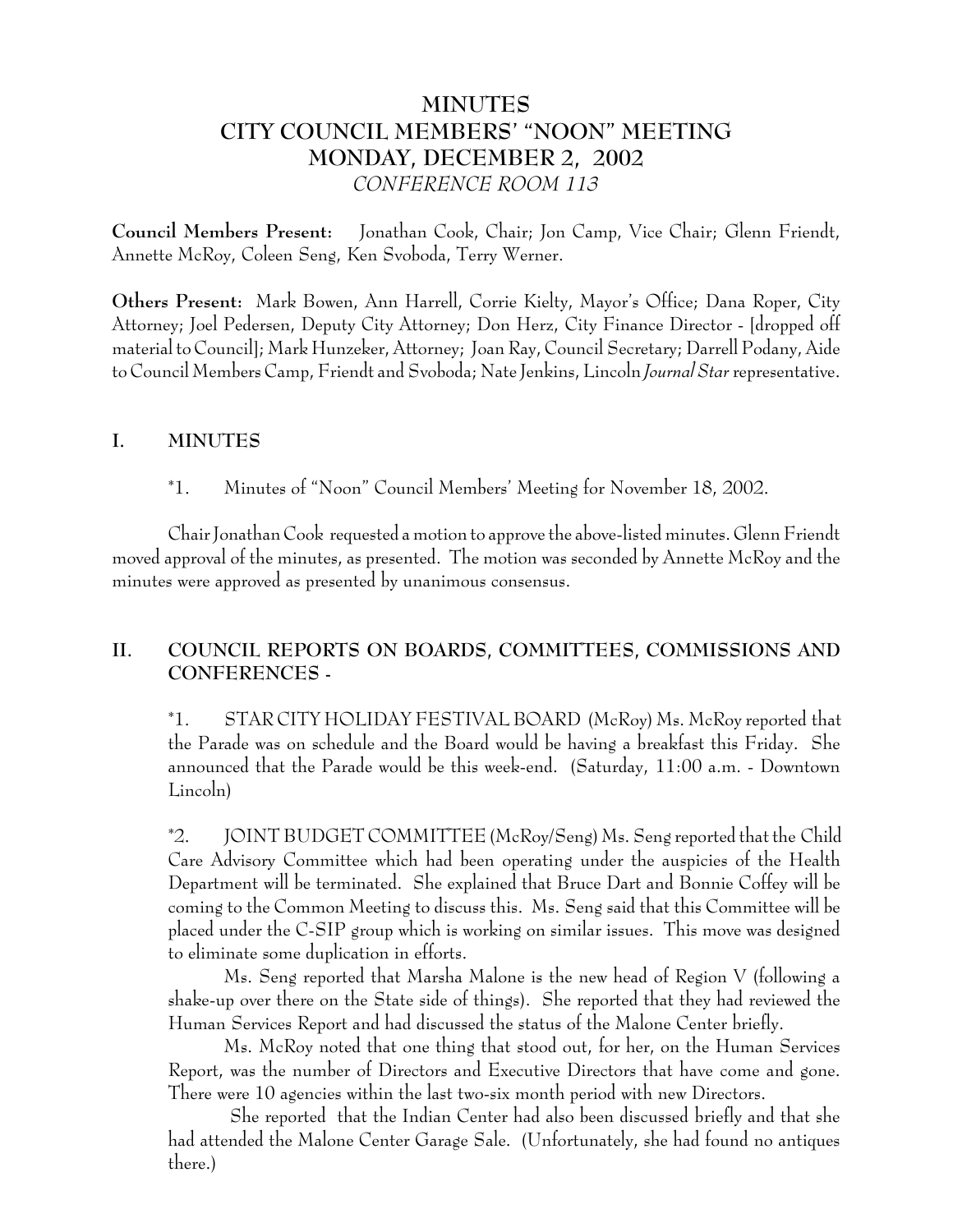\*3. FLOODPLAIN TASK FORCE (Seng) Ms. Seng passed out corrected material which, she explained, is more complete than the earlier information they had received. She reported that at the next meeting, which will be tomorrow morning, the Task Force will begin to make recommendations that will come forward to Council. At the last meeting, Rick Peo had talked about the legal parameters of what can or cannot be done. There had also been a long presentation on "No Adverse Impact" which is something that the State Floodplain Managers are promoting. There was a great deal of discussion on that issue.

Ms. Seng noted that the Task Force will now have to cull the information they've received from the various people who have come in with all the possibilities. Tomorrow the hard work will start.

\*4. PRT MEETING (Seng) Ms. Seng gave a brief report stating that they had copied the minutes of the meeting for a citizen who had expressed concerns about certain discussion that had occured at the referenced meeting. Ms. Seng felt the minutes should allay his concerns regarding that discussion.

Ms. Seng commented that the Police are marvelous. She explained that they get one place cleaned up and they wonder where all the vehicles go. They receive a report that someone believes they've been moved to another location. They investigate, and sure enough - there they are. They keep trying, though, to stay on top of the problems.

She reported that they had dropped several cases that were not PRT issues as they only dealt with one agency or department.

Ms. McRoy commented on the house on"T" Street on which she had sent an RFI, noting that they had gotten it cleaned up and now had new tenants. She hoped that this would help take that property off the PRT list.

#### \*5. HOMELESS COALITION (Werner) No Report

\*6. LINCOLN PARTNERSHIP FOR ECONOMIC DEVELOPMENT INVESTORS' MEETING (Camp) - *Held over from the November 18th "Noon" Agenda.* Mr. Camp reported that he had another meeting tomorrow. He explained that they keep making progress. There is more coordination between LPED  $\mathscr E$  the City. They are working on technology businesses - trying to stave off the out-flow; and they will be publishing those figures.

Mr. Friendt asked if they hadn't announced a major investment in terms of a strategic plan. Mr. Camp answered that they had, noting that there had been an article in the newspaper yesterday on the plan. [Much of the remainder of Mr. Camp's report was inaudible].

Mr. Werner asked how the restructuring was coming along? Mr Camp stated that nothing had been done on it yet, but informed Council that this study would be a part of that process.

He reported that the interviews for Director had been held last week and the nominees had been narrowed to two. Mr. Camp didn't know if there has been any announcement yet as to a final decision.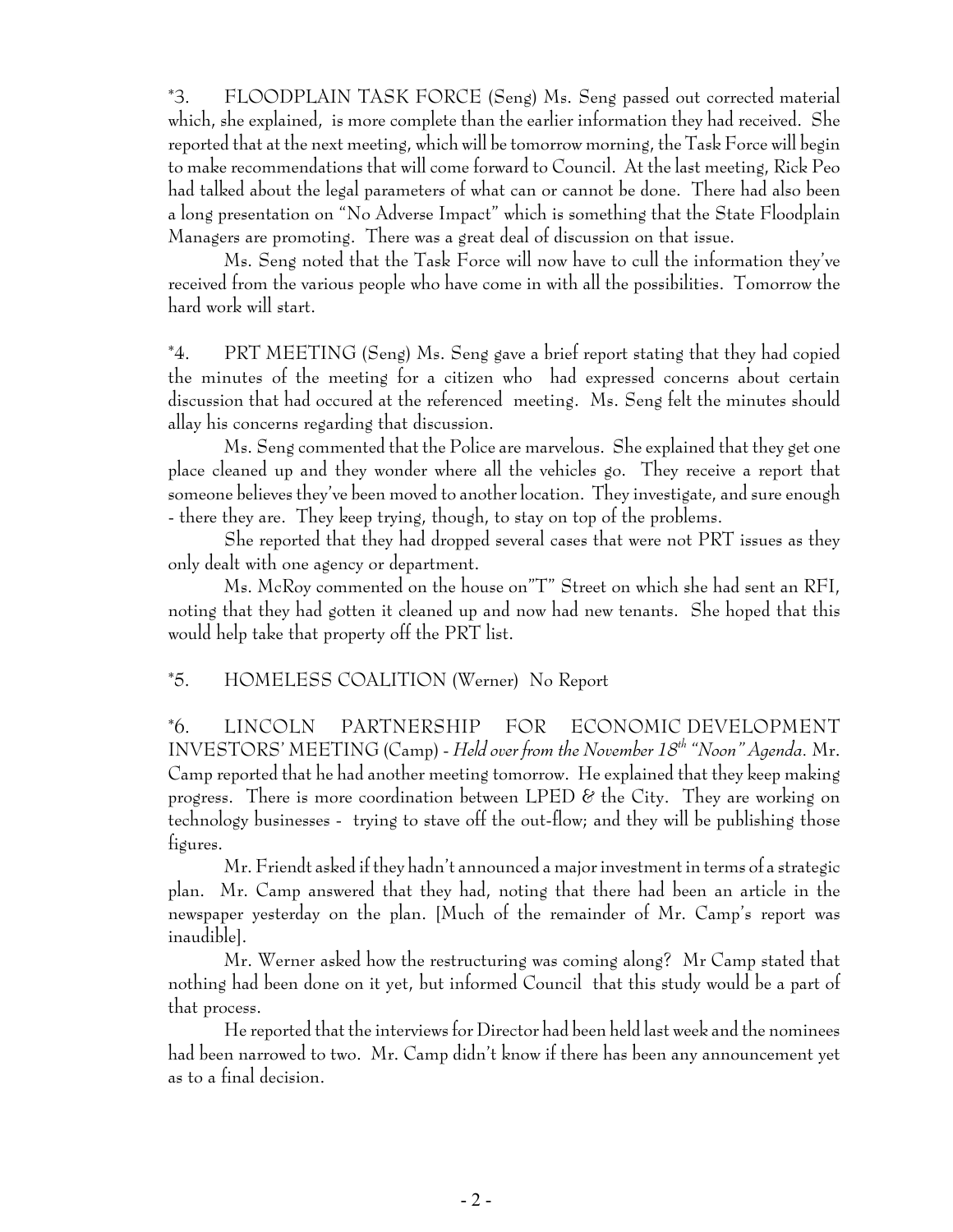7. INTERNAL LIQUOR COMMITTEE (McRoy/Svoboda/Werner) Mr. Svoboda stated that they had met last week and had been shown the new on-line server training program. This is a joint effort among several groups. It is the first such program in the country and other states are requesting information from the University on how it was put together. Mr. Svoboda thought it would be a fabulous program.

Mr. Svoboda explained that presently the server has to go in and take a test somewhere. This will be on-line with self-checks. The owner or manager can check on the progress of the employee; where they are in the program - how many they've gotten right, how many they've gotten wrong; whether they've completed the program - with self-checks all the way through the program. Mr. Svoboda stated that that was what the majority of the meeting had been spent in reviewing.

Ms. McRoy reported that one of the bars in downtown Lincoln has quite a few violations stacking up this fall.

#### 8. DOWNTOWN LINCOLN BID ASSOCIATION BOARD OF DIRECTORS MEETING (Werner) Mr. Werner had no report.

## \*Held Over from 11-25-02 Agenda

OTHER MEETINGS: Ms. Seng reported that she had gone to the Center Team Meeting. These meeting are held about 4 times per year. They have a new little card that they're sending out called the "Trouble Shooter Card". Anyone can fill it out and drop it in at a collection location. They can remain anonymous if they so choose. Ms. Seng explained that the cards were for anything, not just PRT issues. These complaints can be filled out and the Police can then actually pick up some information for further investigation. Ms. McRoy explained that a schedule conflict had kept her from the meeting. She had contacted Captain Citta who stated that she would brief Ms. McRoy on the meeting content. Ms. McRoy stated that she felt the card might be a good tool for citizens to use when they have a grievance.

Ms. Seng reported that there has been a bit of a drop off in citizen participation at these Center Team meetings. She felt it was probably because that Team has been really very good in working with the schools and the churches and the neighborhood groups, so when they hold one of these quarterly meetings, the problems have already been addressed.

Ms. McRoy reported that when they had had the shooting on Holdrege a couple of months back, she had helped organize a neighborhood meeting at the Center and about 25 people had shown up. She felt the neighbors are pretty active and concerned. Ms. Seng agreed that the Team is very plugged in to the businesses and the community folks that live in the Team Area.

Mr. Cook reported that he and Ms. Seng had attended the Parks and Recreation Forum. He stated that it had been pretty well attended. There had been six groups and each attendee was placed in one of these groups. Then, the staff rotated through the groups making their presentations. Everyone had a chance to hear each element of the Parks and Rec's over-all Departments and each Department's functions. Mr. Cook felt this was great way to do it.

He did note that they weren't asking people if they'd like new programs, they were asking how to be more efficient - what can be cut, what did the people think would be appropriate. There were feed-back sheets from which information will be compiled and reported upon. A majority of the attendees seemed to lean toward *NOT* cutting money for tree planting and trimming, so that seems to be an important issue for the people. Other elements had more varied opinions, of course.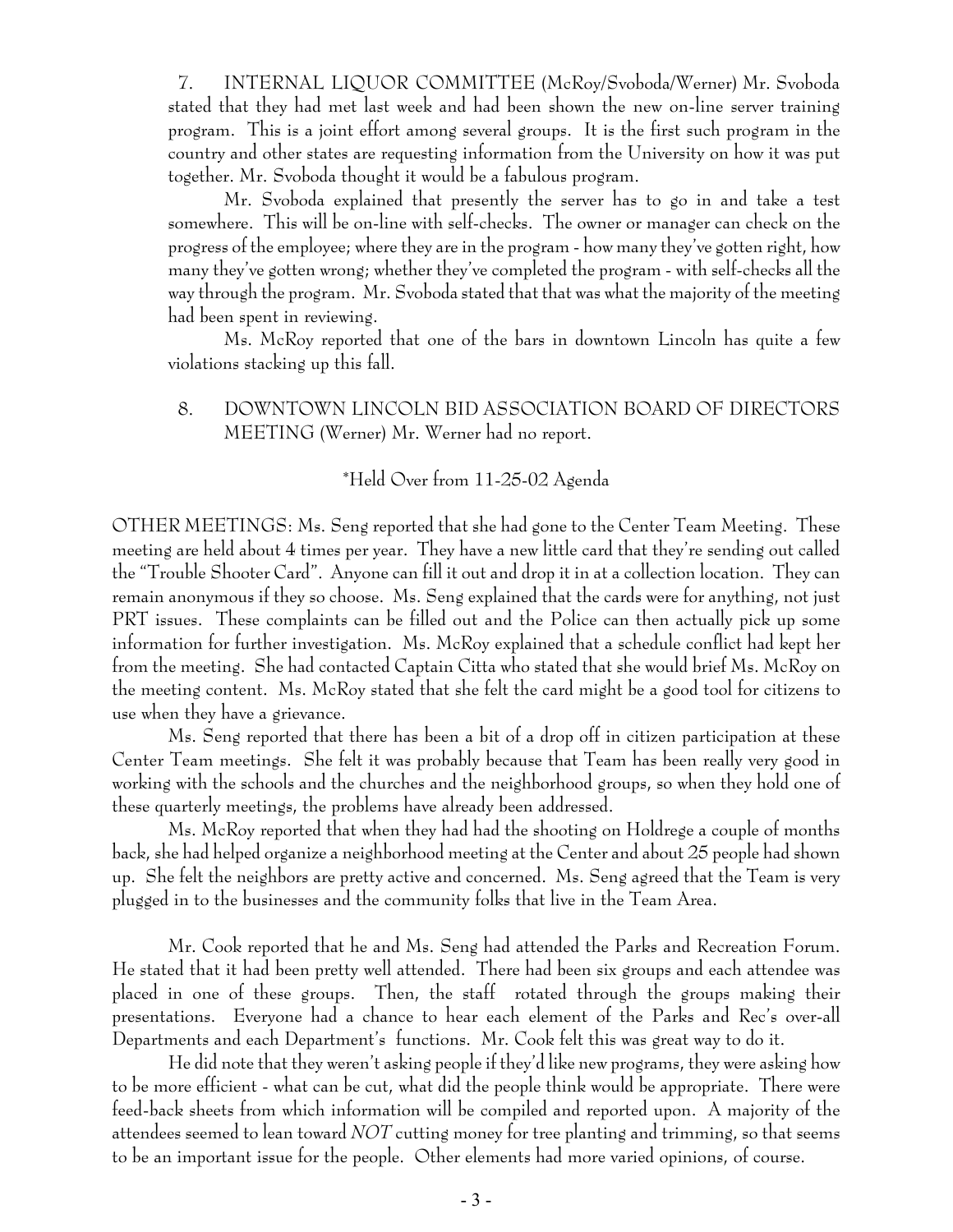The Parks & Rec Staff wanted a more scientific survey, so from some of the feed-back based on this meeting, they are going to put together questions and do a survey city-wide.

Ms. Seng noted that in every category in the survey, on the question of whether or not to add or increase fees for services, she voted YES!

Ms. Seng reported that she and Mr Friendt had attended an Endowment Blue Print kick-off meeting on Tuesday at the "F" Street Rec Center. She noted that this program was one that is important to the community.

#### **III. APPOINTMENTS/REAPPOINTMENTS** -

- 1. Letter from Shelley R. Sahling, Assistant Secretary, District Energy Corporation to inform Council that the term of Glenn Friendt will expire at the end of this year. Mr. Friendt is eligible for Reappointment. Council will need to name an Appointment or Reappointment for a two-year term before the end of the year. *Mr. Friendt indicated that he would be willing to serve another term if Council chose to reappoint him to the DEC. Coleen Seng moved to reappointment Mr. Friendt to another term; the motion was seconded by Ken Svoboda and approved by unanimous consensus - Council staff will prepare the Resolution Request for Re-appointment.*
- **IV. REQUESTS OF COUNCIL FROM MAYOR** Mr. Bowen stated that his comments would be addressed under the Miscellaneous Discussion of the Fire Stations.
- **V. MEETINGS/INVITATIONS** Noted Without Significant Comment

#### **VI. MISCELLANEOUS** -

- \*\*1. Discussion of `hold message' on Council phone system. Carry Over to Next "Noon" Meeting (12-09-02)
	- 2. Discussion on the "Fire Department Study". Mr. Bowen stated that last week the Mayor's Office had sent Council a letter regarding the fire study with the suggestion that it be discussed during the week of the  $9<sup>th</sup>$ . He would like to know if it would be possible for the Mayor to sit down with a couple of the Council Members Wednesday or Thursday of this week in anticipation of what Council will want to bring about on the  $9<sup>th</sup>...$  for further discussion. Would that be possible?

It was agreed that Mr. Svoboda, Mr. Werner and Mr. Camp would be able to attend such a meeting and would report back to the rest of Council at the next "Noon" Meeting.

The meeting was scheduled for 4:00 p.m. on Wednesday in the Mayor's Office. The Fire Department Study Discussion will be carried over to the next "Noon" meeting for further input and an update from the Council Members who will attend this meeting.